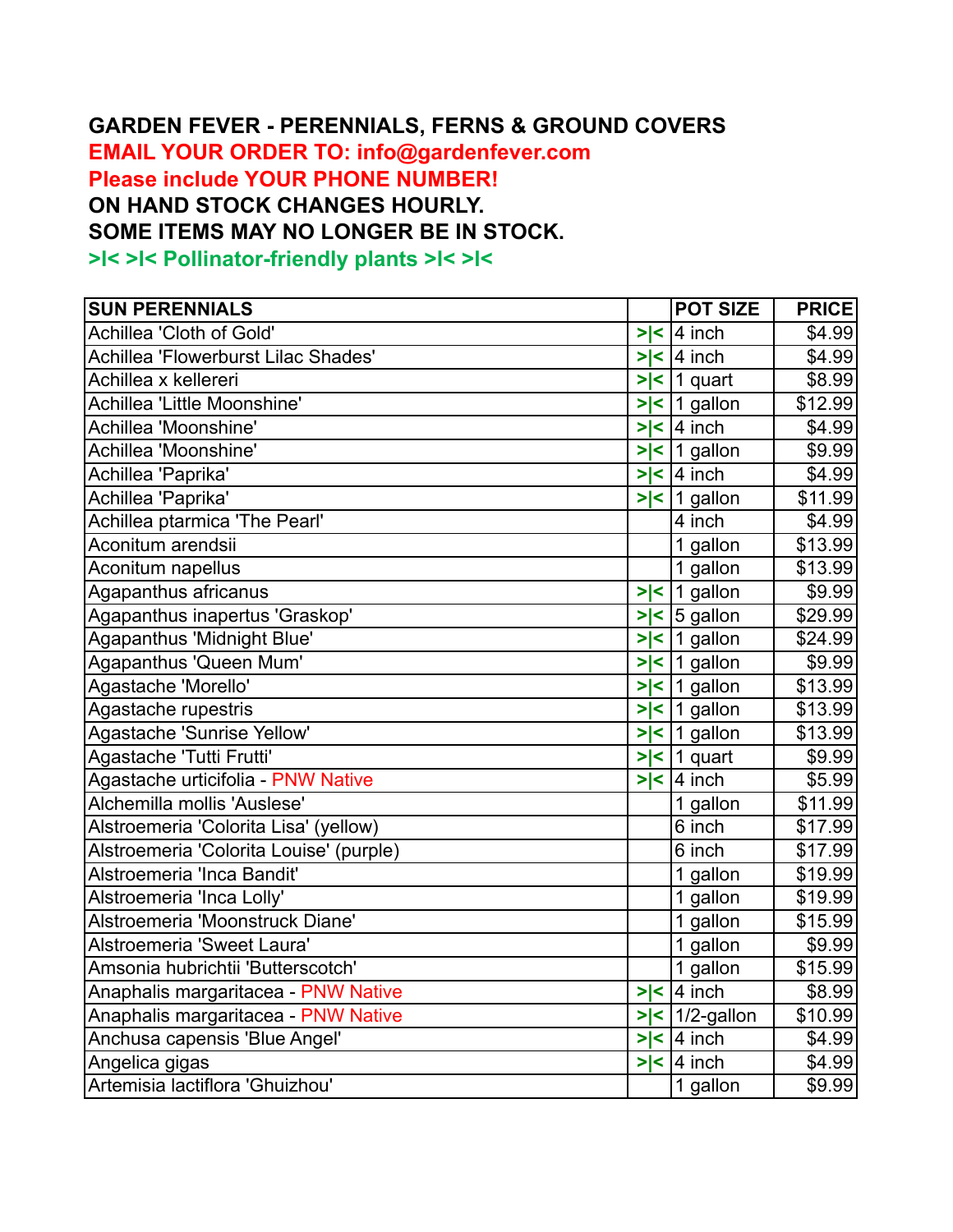| Artemisia 'Powis Castle'                                |        | 4 inch                | \$4.99  |
|---------------------------------------------------------|--------|-----------------------|---------|
| Artemisia 'Powis Castle'                                |        | 1 quart               | \$8.99  |
| Artemisia princeps - Yomogi                             |        | 4 inch                | \$5.99  |
| Asclepias incarnata 'Cinderella'                        | > <    | 4 inch                | \$5.99  |
| Asclepias incarnata 'Cinderella'                        |        | $>$  <  1 gallon      | \$13.99 |
| Aster divaricata 'Eastern Star'                         |        | $>$  <  1 gallon      | \$12.99 |
| Aster hallii - PNW Native                               |        | $\sqrt{5}$ 1/2 gallon | \$10.99 |
| Aster lateriflorus 'Prince'                             | $>\lt$ | 1 gallon              | \$12.99 |
| Aster 'Starshine'                                       |        | $>$  <  1 quart       | \$9.99  |
| Aster subspicatus - PNW Native                          |        | $>$  <   1/2 gallon   | \$10.99 |
| Campanula garganica 'Dickson's Gold'                    |        | 1 quart               | \$8.99  |
| Campanula medium 'Big Ben Mix'                          |        | 4 inch                | \$4.99  |
| Campanula medium 'Flore Plena Mix'                      |        | 4 inch                | \$4.99  |
| Canna 'Bronze Orange'                                   | $>\lt$ | 1 gallon              | \$16.99 |
| Canna 'Bronze Scarlet'                                  | > <    | 1 gallon              | \$18.99 |
| Canna 'Intrigue'                                        | > <    | 1 gallon              | \$15.99 |
| Canna musifolia                                         |        | $>$  <  3 gallon      | \$29.99 |
| Canna 'Pretoria'                                        |        | $>$  <  1 gallon      | \$18.99 |
| Canna 'Stutgart'                                        | > <    | 1 gallon              | \$15.99 |
| Catananche caerulea                                     |        | 4 inch                | \$4.99  |
| Centranthus ruber                                       |        | 4 inch                | \$3.99  |
| Centranthus ruber                                       |        | 1 gallon              | \$10.99 |
| Chrysanthemum morifolium 'Bo ju hua'                    |        | 4 inch                | \$8.99  |
| Chrysanthemum morifolium 'Gong ju hua'                  |        | 4 inch                | \$8.99  |
| Convolvulus cneorum                                     |        | 1 quart               | \$9.99  |
| Convolvulus cneorum                                     |        | 1 gallon              | \$13.99 |
| Coreopsis grandiflora 'Baby Sun'                        | > <    | 4 inch                | \$4.99  |
| Coreopsis grandiflora 'Early Sunrise'                   | > <    | 4 inch                | \$4.99  |
| Coreopsis grandiflora 'Sunfire'                         | > <    | 4 inch                | \$5.99  |
| Coreopsis lanceolata 'Baby Gold'                        |        | $>$  <  4 inch        | \$4.99  |
| Coreopsis lanceolata 'Sterntaler'                       | > <    | 4 inch                | \$4.99  |
| Coreopsis pubescens 'Sunshine Superman'                 | > <    | 4 inch                | \$4.99  |
| Coreopsis 'Reina Gold'                                  |        | $>$  <  1 gallon      | \$10.99 |
| Coreopsis verticillata 'Zagreb'                         |        | $>$  <  1 gallon      | \$11.99 |
| Crocosmia 'Prince of Orange' - Bareroot, potted 3-22-22 |        | $>$  <  1 gallon      | \$5.99  |
| Delphinium elatum 'Pacific Giant Black Knight'          |        | 4 inch                | \$4.99  |
| Delphinium elatum 'Pacific Giant King Arthur'           |        | 4 inch                | \$4.99  |
| Delphinium elatum 'Pacific Giant Percival'              |        | 4 inch                | \$4.99  |
| Delphinium elatum 'Magic Fountains White with Dark Bee' |        | 4 inch                | \$4.99  |
| Dianthus 'Constant Beauty Red'                          |        | 1 quart               | \$7.99  |
| Dianthus 'Constant Beauty White'                        |        | 1 quart               | \$7.99  |
| Dianthus 'Georgia Peach Pie'                            |        | 1 gallon              | \$12.99 |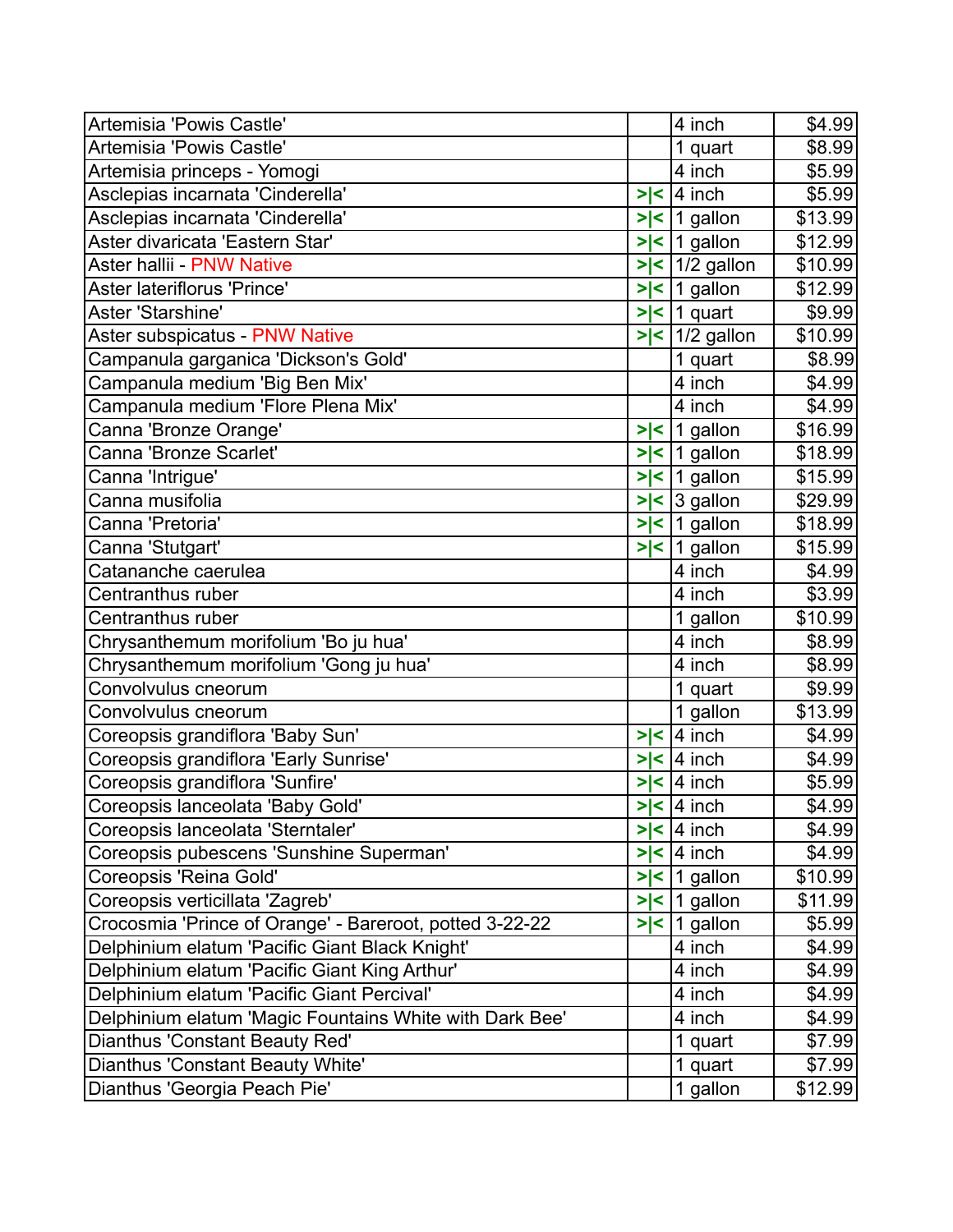| Dianthus 'Oscar Purple'                         |        | 4.5 inch         | \$6.99  |
|-------------------------------------------------|--------|------------------|---------|
| Dianthus 'Pink Kisses'                          |        | 1 quart          | \$7.99  |
| Dianthus superbus 'Crimsonia'                   |        | 4 inch           | \$4.99  |
| Dianthus 'Super Trouper Lilac on Purple'        |        | 2 gallon         | \$24.99 |
| Diascia 'Coral Canyon'                          |        | 1 gallon         | \$10.99 |
| Dierama 'Dark Purple'                           | > <    | 4 inch           | \$10.99 |
| Dierama 'Large Pink'                            | > <    | $ 4$ inch        | \$10.99 |
| Digitalis lanata 'Café Crème'                   |        | 4 inch           | \$4.99  |
| Digitalis lutea                                 |        | 4 inch           | \$4.99  |
| <b>Digitalis 'Temple Bells'</b>                 |        | 4 inch           | \$4.99  |
| Dodecatheon meadia 'Queen Victoria'             | >∣<    | $ 4$ inch        | \$8.99  |
| Dodecatheon 'Tanya's Star'                      |        | $>$  <  4 inch   | \$8.99  |
| Echinacea angustifolia                          |        | $>$  <  4 inch   | \$4.99  |
| Echinacea 'Artisan Soft Orange'                 | > <    | 1 quart          | \$9.99  |
| Echinacea 'Hot Papaya'                          |        | $>$  <  1 gallon | \$16.99 |
| Echinacea 'Kismet Intense Orange'               |        | $>$  <  1 gallon | \$15.99 |
| Echinacea 'Kismet White'                        |        | $>$  <  1 gallon | \$15.99 |
| Echinacea pallida                               |        | $>$  <  4 inch   | \$4.99  |
| Echinacea pallida                               |        | $>$  <  1 gallon | \$13.99 |
| Echinacea 'Prima Ginger'                        |        | $>$  <  1 gallon | \$15.99 |
| Echinacea purpurea                              |        | $>$  < 4 inch    | \$4.99  |
| Echinacea purpurea 'Green Twister'              | $>\lt$ | 4 inch           | \$4.99  |
| Echinacea purpurea 'Primadonna Deep Rose'       |        | $>$  <  4 inch   | \$4.99  |
| Echinacea purpurea 'Primadonna White'           | >l<    | $ 4$ inch        | \$4.99  |
| Echinacea purpurea 'Ruby Star'                  |        | $>$  <  4 inch   | \$4.99  |
| Echinacea purpurea 'White Swan'                 | > <    | $ 4$ inch        | \$4.99  |
| Echinacea 'Sombrero Flamenco Orange'            |        | $>$  <  1 gallon | \$19.99 |
| Echinops ritro                                  | > <    | 4 inch           | \$4.99  |
| Erigeron 'LynnHaven Carpet'                     | > <    | 6 inch           | \$11.99 |
| Erigeron speciosa 'Darkest of All' - PNW Native |        | $>$  <  1 gallon | \$13.99 |
| Eryngium 'Blue Glitter'                         |        | $>$  <  1 gallon | \$10.99 |
| Eryngium planum 'Blaukappe' (Blue Cap)          | > <    | $ 4$ inch        | \$4.99  |
| Eryngium yuccifolium                            |        | $>$  <  4 inch   | \$4.99  |
| Eucomis pole-evansii                            |        | 2 gallon         | \$29.99 |
| Eucomis pole-evansii                            |        | 3 gallon         | \$32.99 |
| Eucomis vandermerweii                           |        | 1 gallon         | \$15.99 |
| Eucomis 'Victoria'                              |        | 1 gallon         | \$15.99 |
| Eupatorium aromaticum                           | > <    | $4$ inch         | \$4.99  |
| Eupatorium rugosum 'Chocolate'                  |        | $>$  <  4 inch   | \$4.99  |
| Euphorbia 'Ascot Rainbow'                       |        | 1 gallon         | \$16.99 |
| Euphorbia 'Miner's Merlot'                      |        | 1 gallon         | \$16.99 |
| Ferula communis                                 | > <    | 4 inch           | \$4.99  |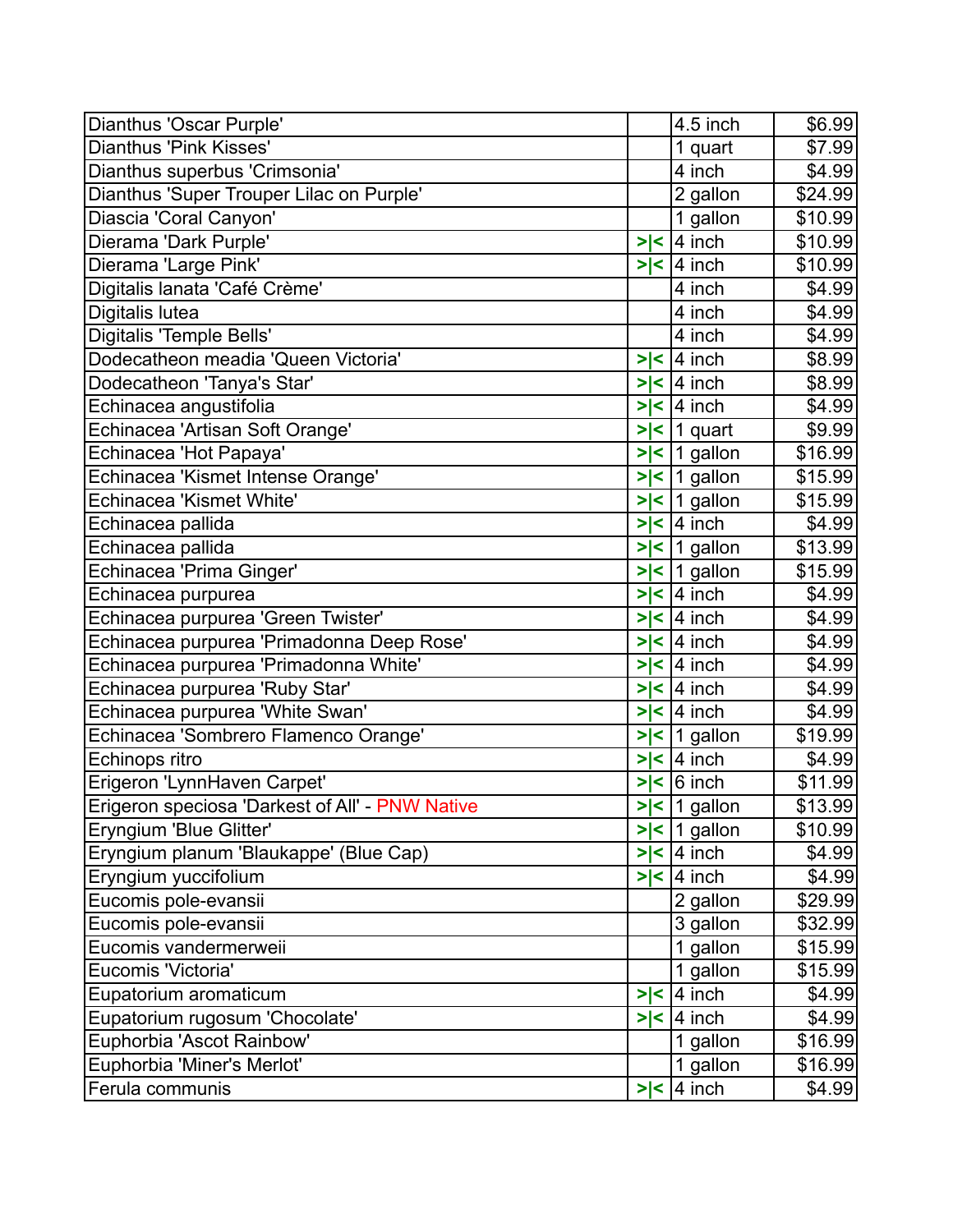| Gaura 'Ballerina White'                                          |     | 1 gallon         | \$10.99 |
|------------------------------------------------------------------|-----|------------------|---------|
| Gaura 'Bantam Pink'                                              |     | 1 gallon         | \$11.99 |
| Gaura 'Belleza White'                                            |     | 1 gallon         | \$13.99 |
| <b>Gaura 'Belleza White Evolution'</b>                           |     | 1 gallon         | \$12.99 |
| Gaura 'Blush Pink'                                               |     | 1 gallon         | \$15.99 |
| Gaura 'Blush Pink'                                               |     | 3 gallon         | \$29.99 |
| Gaura 'The Bride'                                                |     | 4 inch           | \$4.99  |
| Gaura 'Dark Pink'                                                |     | 4 inch           | \$4.99  |
| Gaura 'Dark Rose'                                                |     | 3 gallon         | \$29.99 |
| Gaura 'Golden Speckles'                                          |     | 4 inch           | \$4.99  |
| Gaura 'Graceful Pink'                                            |     | 4 inch           | \$4.99  |
| Gaura 'Passionate Blush'                                         |     | 1 gallon         | \$12.99 |
| Gaura 'Summer Breeze'                                            |     | 1 gallon         | \$9.99  |
| Gaura 'Tricolor'                                                 |     | 4 inch           | \$4.99  |
| Geranium macrorrhizum 'Ingwersens Variety'                       | > < | 1 gallon         | \$10.99 |
| Geranium renardii                                                |     | 1 gallon         | \$10.99 |
| Geranium 'Rozanne'                                               |     | $>$  <  1 gallon | \$14.99 |
| Geranium sanguineum 'Tiny Monster'                               |     | $>$  <  1 gallon | \$14.99 |
| Geum coccineum 'Lady Stratheden'                                 |     | 4 inch           | \$4.99  |
| Glycyrrhiza glabra                                               |     | 4 inch           | \$6.99  |
| Haemanthus humilis var. hirsuta                                  |     | 1 gallon         | \$24.99 |
| Haemanthus humilis var. hirsuta                                  |     | 3 gallon         | \$34.99 |
| Hedychium 'Dr. Moy'                                              |     | 1 gallon         | \$19.99 |
| Hedychium greenii                                                |     | 1 gallon         | \$19.99 |
| Helenium puberulum 'Autumn Lolipops'                             |     | $>$  < 4 inch    | \$3.99  |
| Helianthus 'Gold Lace'                                           | > < | 1 gallon         | \$13.99 |
| Helianthus 'Lemon Queen'                                         | >∣< | 1 gallon         | \$10.99 |
| Helianthus maximilliana                                          | > < | 4 inch           | \$4.99  |
| Helianthus 'Table Mountain'                                      | > < | 4 inch           | \$4.99  |
| Helichrysum angustifolium - Curry Plant                          |     | 4 inch           | \$4.99  |
| Heliopsis 'Burning Hearts'                                       |     | $>$  <  1 gallon | \$11.99 |
| Hemerocallis 'Eye on America' - Bareroot, potted 3-17-22         |     | 1 gallon         | \$7.99  |
| Hemerocallis 'Pink Stripes' - Bareroot, potted 3-17-22           |     | 1 gallon         | \$9.99  |
| Hemerocallis 'Spacecoast Better Late' - Bareroot, potted 3-22-22 |     | 1 gallon         | \$9.99  |
| Hemerocallis 'Spacecoast Seashells' - Bareroot, potted 3-22-22   |     | 1 gallon         | \$12.99 |
| Hesperaloe parviflora                                            | > < | 1 gallon         | \$12.99 |
| Hesperaloe parviflora 'Brakelights'                              | > < | $ 2$ gallon      | \$49.99 |
| Hesperis matronalis 'Alba'                                       |     | 4 inch           | \$4.99  |
| Hibiscus 'Honeymoon Deep Red' - dormant                          |     | 2 gallon         | \$39.99 |
| Hibiscus moscheutos 'Head Over Heels Passion'                    |     | 2 galon          | \$45.99 |
| Hypoxis hemeralcaldea                                            |     | 1 gallon         | \$16.99 |
| Iris pallida 'Aurea Variegata'                                   |     | 1 gallon         | \$19.99 |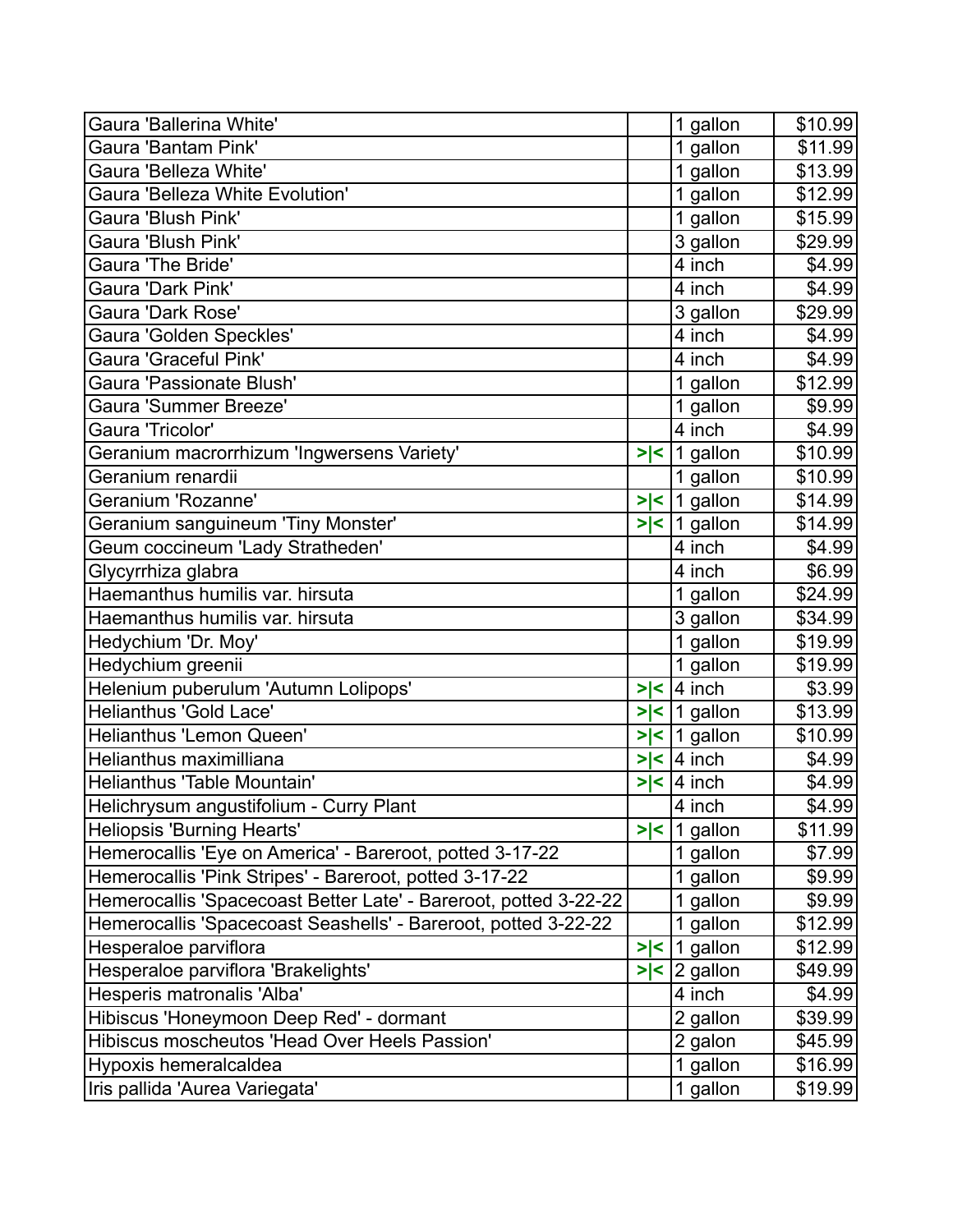| Ixia bicolor                                      |               | 4 inch                  | \$9.99  |
|---------------------------------------------------|---------------|-------------------------|---------|
| Kniphofia 'Orange Vanilla Popsicle'               |               | $>$  <  1 gallon        | \$14.99 |
| Kniphofia 'Papaya Popsicle'                       |               | $>$  <  1 gallon        | \$14.99 |
| Kniphofia uvaria                                  | > <           | $ 4$ inch               | \$4.99  |
| Lavatera 'Burgundy Wine'                          |               | 1 gallon                | \$13.99 |
| Ledebouria cooperi                                |               | 4 inch                  | \$8.99  |
| Leucanthemum 'Adorable'                           | >∣<           | 1 quart                 | \$7.99  |
| Leucanthemum 'Silver Princess Dwarf'              | > <           | $ 4$ inch               | \$4.99  |
| Leucanthemum 'Sweet Daisy Cher'                   |               | $>$  <   1 gallon       | \$12.99 |
| Lewisia columbiana var. columbiana                |               | $>$  <  1 gallon        | \$16.99 |
| Lewisia columbiana var. rupicola                  |               | $>$  <  1 gallon        | \$16.99 |
| Liatris spicata 'Floristan Violet'                |               | $>$  <  2 gallon        | \$24.99 |
| Lilium parryi                                     |               | 4 inch                  | \$6.99  |
| Lilium 'Red Twin' - Bareroot, potted 3-22-22      |               | 1 gallon                | \$8.99  |
| Limonium latifolium 'Blue Diamond'                |               | 4 inch                  | \$4.99  |
| Linum lewisii - PNW Native                        |               | 4 inch                  | \$9.99  |
| Linum perenne 'Sapphire'                          |               | 4 inch                  | \$4.99  |
| Lobelia cardinalis 'Queen Victoria'               |               | $>$  <  1 gallon        | \$9.99  |
| Lobelia gerardii 'Vedrariensis'                   | > <           | $ 4$ inch               | \$4.99  |
| Lobelia laxiflora                                 | > <           | $ 4$ inch               | \$4.99  |
| Lupinus 'Gallery Blue'                            | $>\lt$        | $ 4$ inch               | \$4.99  |
| Lupinus 'Gallery Pink Bicolor'                    | $>\lt$        | 4 inch                  | \$4.99  |
| Lupinus 'Gallery Red'                             | k<br>⋗        | $ 4$ inch               | \$4.99  |
| Lupinus 'Gallery White'                           | >l<           | $ 4$ inch               | \$4.99  |
| Lupinus Russell Hybrids 'Chandelier' Yellow       | $\prec$<br>⋗∣ | 4 inch                  | \$4.99  |
| Lupinus Russell Hybrids 'My Castle' Brick Red     | > <           | $ 4$ inch               | \$4.99  |
| Lupinus Russell Hybrids 'The Governor' Blue/White |               | $>$  <  4 inch          | \$4.99  |
| Lupinus Russell Hybrids 'The Pages' Carmine Red   |               | $>$  <  4 inch          | \$4.99  |
| Lupinus 'Westcountry Manhattan Lights'            |               | $>$  <  1 gallon        | \$19.99 |
| Lupinus 'Westcountry Manhattan Lights'            |               | $>$  < $ 2$ gallon      | \$24.99 |
| Lupinus 'Westcountry Masterpiece'                 |               | $>$  <  1 gallon        | \$19.99 |
| Lupinus 'Westcountry Masterpiece'                 |               | $>$  <  2 gallon        | \$24.99 |
| Lupinus 'Westcountry Red Rum'                     |               | $>$  < $\vert$ 2 gallon | \$24.99 |
| Lupinus 'Westcountry Tequila Flame'               |               | $>$  <   1 gallon       | \$19.99 |
| Lupinus 'Westcountry Towering Inferno'            |               | $>$  <   1 gallon       | \$19.99 |
| Lychnis coronaria 'Angel's Blush'                 |               | $>$  <  4 inch          | \$4.99  |
| Lychnis haageana 'Molten Lava'                    |               | $>$  <  4 inch          | \$4.99  |
| Lysimachia atropurpurea 'Beaujolais'              |               | 1 gallon                | \$9.99  |
| Malva moschata rosea                              |               | 4 inch                  | \$4.99  |
| Malva sylvestris 'Zebrina'                        |               | 4 inch                  | \$4.99  |
| Marrubium bourgaei 'All Hallows Green'            |               | 4 inch                  | \$4.99  |
| Melianthus major 'Antonow's Blue'                 |               | 1 gallon                | \$15.99 |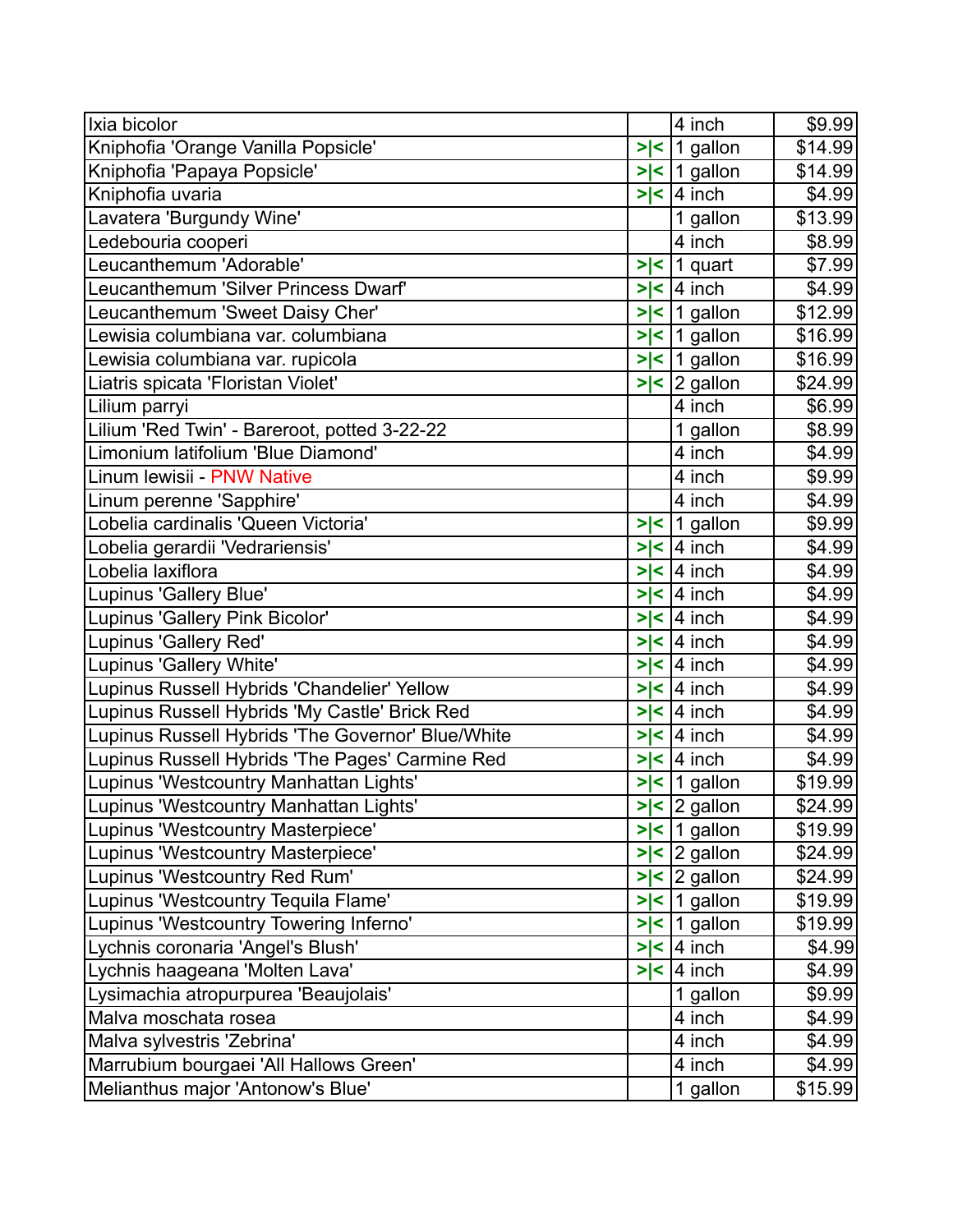| Melissa officinalis, Lemon Balm            |                       |                | 4 inch            | \$4.99  |
|--------------------------------------------|-----------------------|----------------|-------------------|---------|
| Monarda bradburiana                        | > <                   |                | $ 4$ inch         | \$4.99  |
| Monarda didyma                             | > <                   | $\overline{1}$ | gallon            | \$10.99 |
| Monarda didyma 'Electric Neon Pink'        | > <                   |                | 1 gallon          | \$12.99 |
| Monarda didyma 'Fireball'                  |                       |                | $>$  <  1 gallon  | \$11.99 |
| Monarda didyma 'Fire Marshall'             | > <                   |                | $ 1$ gallon       | \$12.99 |
| Monarda didyma 'Mahogany'                  | > <                   |                | $4$ inch          | \$4.99  |
| Monarda didyma 'Raspberry Wine'            | $\blacktriangleright$ |                | $\leq$ 1 gallon   | \$11.99 |
| Nepeta 'Blue Dragon'                       |                       |                | $>$  <  1 gallon  | \$13.99 |
| Nepeta cataria, Catnip                     | > <                   |                | 4 inch            | \$3.99  |
| Nepeta cataria 'Citriodora', Lemon Catnip  |                       |                | $>$  <  4 inch    | \$3.99  |
| Nepeta 'Neptune'                           |                       |                | $>$  <  1 gallon  | \$13.99 |
| Nepeta 'Summer Magic'                      |                       |                | $>$  <  1 gallon  | \$13.99 |
| Origanum 'Hopley's Purple'                 | > <                   |                | 4 inch            | \$4.99  |
| Origanum 'Kent Beauty'                     |                       |                | $>$  <  4 inch    | \$3.99  |
| Origanum 'Kirigami'                        | > <                   |                | l4 inch           | \$4.99  |
| Paeonia 'Buckeye Belle'                    |                       |                | 2 gallon          | \$49.99 |
| Paeonia 'Canary Brilliants' (Itoh peony)   |                       |                | 2 gallon          | \$39.99 |
| Paeonia delavayi                           |                       |                | 1 gallon          | \$34.99 |
| Paeonia 'Takara' (Itoh peony)              |                       |                | 5 gal. squat      | \$99.99 |
| Papaver nudicaule Champagne Bubbles Mix    |                       |                | 4 inch            | \$4.99  |
| Papaver rupifragrum 'Double Tangerine Gem' |                       |                | 4 inch            | \$4.99  |
| Parahebe catarractae 'Delight'             |                       |                | 4 inch            | \$4.99  |
| Parahebe catarractae 'Miss Wilmott'        |                       |                | 1 quart           | \$10.99 |
| Parahebe perfoliata                        |                       |                | 1 gallon          | \$13.99 |
| x Pardancanda norrisii - Candy Lily        |                       |                | 4 inch            | \$4.99  |
| Patrinia scabiosifolia                     | > <                   |                | $ 4$ inch         | \$4.99  |
| Penstemon 'Blackbird'                      |                       |                | $>$  <  1 gallon  | \$9.99  |
| Penstemon digitalis 'Dark Towers'          |                       |                | $>$  <  1 gallon  | \$12.99 |
| Penstemon 'Electric Blue'                  |                       |                | $\ge$   1 gallon  | \$11.99 |
| Penstemon 'Firebird'                       | > <                   |                | $ 4$ inch         | \$4.99  |
| Penstemon 'Joy'                            |                       |                | $>$  <  4 inch    | \$4.99  |
| Penstemon 'Midnight Masquerade'            |                       |                | $>$  <  1 gallon  | \$13.99 |
| Penstemon pinifolius 'Mersea Yellow'       |                       |                | $>$  <  4 inch    | \$4.99  |
| Penstemon pinifolius 'Mersea Yellow'       |                       |                | $>$  <   1 gallon | \$10.99 |
| Penstemon 'Thorn'                          |                       |                | $>$  <  4 inch    | \$4.99  |
| Perovskia atriplicifolia                   |                       |                | $>$  <  1 gallon  | \$11.99 |
| Perovskia 'Lacey Blue'                     |                       |                | $>$  <  1 quart   | \$8.99  |
| Phygelius 'Moonraker'                      | > <                   |                | $ 4$ inch         | \$4.99  |
| Potentilla nepalensis 'Miss Willmott'      |                       |                | 4 inch            | \$4.99  |
| Potentilla nepalensis 'Shogran'            |                       |                | 1 gallon          | \$9.99  |
| Pulsatilla 'Red Bells'                     |                       |                | 4 inch            | \$7.99  |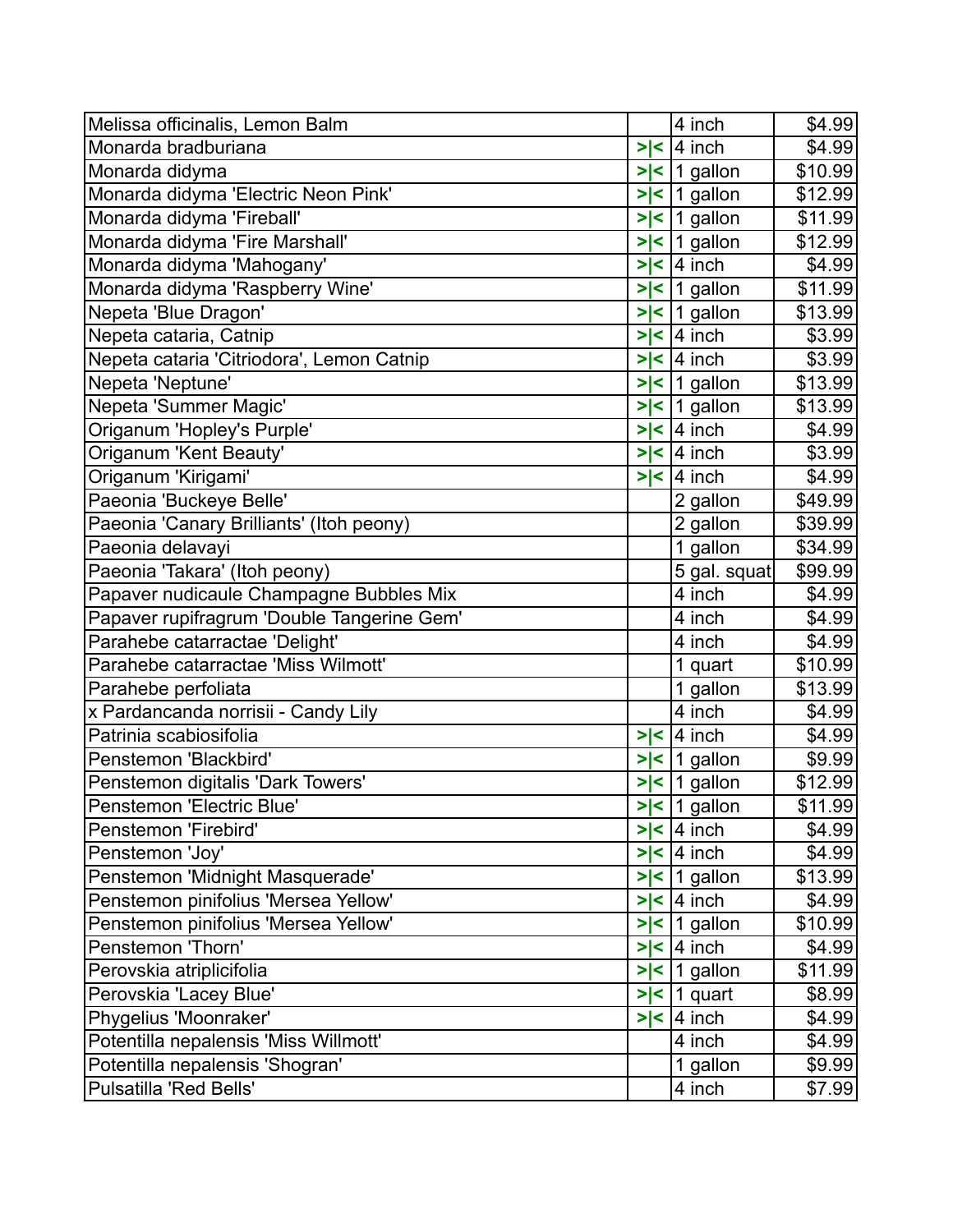| Ratibida columnifera 'Red Midget'   |        | $>$  <  1 gallon  | \$10.99 |
|-------------------------------------|--------|-------------------|---------|
| Rehmania angulata 'Rufus'           |        | 4 inch            | \$4.99  |
| Rhodohypoxis baurii                 |        | 4 inch            | \$8.99  |
| Rhodohypoxis baurii Crimson         |        | 4 inch            | \$9.99  |
| Rhodohypoxis baurii 'Dulce'         |        | 4 inch            | \$8.99  |
| Rhodohypoxis baurii 'Pintado'       |        | 4 inch            | \$8.99  |
| Rhodohypoxis baurii 'Tetra White'   |        | 4 inch            | \$8.99  |
| Rhodohypoxis 'Hebron Farm Cerise'   |        | 4 inch            | \$8.99  |
| Rudbeckia 'Goldsturm'               | > <    | 4 inch            | \$5.99  |
| Rudbeckia 'Goldsturm'               |        | $>$  <  1 gallon  | \$11.99 |
| Rudbeckia laciniata                 | > <    | $4$ inch          | \$4.99  |
| Rudbeckia 'Little Henry'            |        | 1 gallon          | \$15.99 |
| Rudbeckia maxima                    | > <    | $ 4$ inch         | \$5.99  |
| Rudbeckia 'Sahara Mix'              |        | $>$  <  4 inch    | \$4.99  |
| Rudbeckia 'Sweet As Honey'          |        | $>$  <   1 gallon | \$16.99 |
| Rudbeckia triloba 'Prairie Glow'    | > <    | $ 4$ inch         | \$4.99  |
| Salvia 'Amethyst Lips'              |        | $>$  <  1 gallon  | \$9.99  |
| Salvia argentea                     |        | 4 inch            | \$4.99  |
| Salvia 'Black & Bloom'              |        | $>$  <  1 gallon  | \$12.99 |
| Salvia 'Black & Blue'               |        | $>$  <  4 inch    | \$4.99  |
| Salvia 'Celestial Blue' (Zone 8)    |        | $>$  <  1 gallon  | \$10.99 |
| Salvia greggii 'Mirage Deep Purple' |        | $>$  <  1 gallon  | \$10.99 |
| Salvia greggii 'Radio Red'          |        | $>$  <   1 gallon | \$10.99 |
| Salvia mexicana 'Limelight'         | > <    | 1 gallon          | \$12.99 |
| Salvia microphylla 'Hot Lips'       |        | $>$  <  4 inch    | \$4.99  |
| Salvia 'Mystic Spires Blue'         | $>\lt$ | $ 4$ inch         | \$4.99  |
| Salvia nemerosa 'Blue Marvel'       |        | $>$  <  1 gallon  | \$9.99  |
| Salvia nemerosa 'Bumblesky'         |        | $>$  <  1 gallon  | \$9.99  |
| Salvia nemerosa 'Caradonna'         |        | $>$  <  1 gallon  | \$11.99 |
| Salvia nemerosa 'Rose'              |        | $>$  <  1 gallon  | \$9.99  |
| Salvia nemerosa 'Wesuwe'            |        | $>$  <  1 gallon  | \$12.99 |
| Salvia sclarea 'Piemont'            | > <    | $ 4$ inch         | \$4.99  |
| Salvia uliginosa                    |        | $>$  <  4 inch    | \$4.99  |
| Schizostylis coccinea 'Torero'      |        | 4 inch            | \$9.99  |
| Senecio candicans 'Angel Wings'     |        | 1 gallon          | \$17.99 |
| Sidalcea campestre - PNW Native     | > <    | 1 gallon          | \$10.99 |
| Sidalcea cusickii - PNW Native      |        | $>$  <   1 gallon | \$10.99 |
| Sisyrinchium 'California Skies'     |        | 4 inch            | \$6.99  |
| Sisyrinchium 'Devon Skies'          |        | 4 inch            | \$6.99  |
| Sisyrinchium 'E.K. Balls'           |        | 4 inch            | \$6.99  |
| Sisyrinchium 'Lucerne'              |        | 1 gallon          | \$12.99 |
| Sisyrinchium 'Stripey'              |        | 4 inch            | \$4.99  |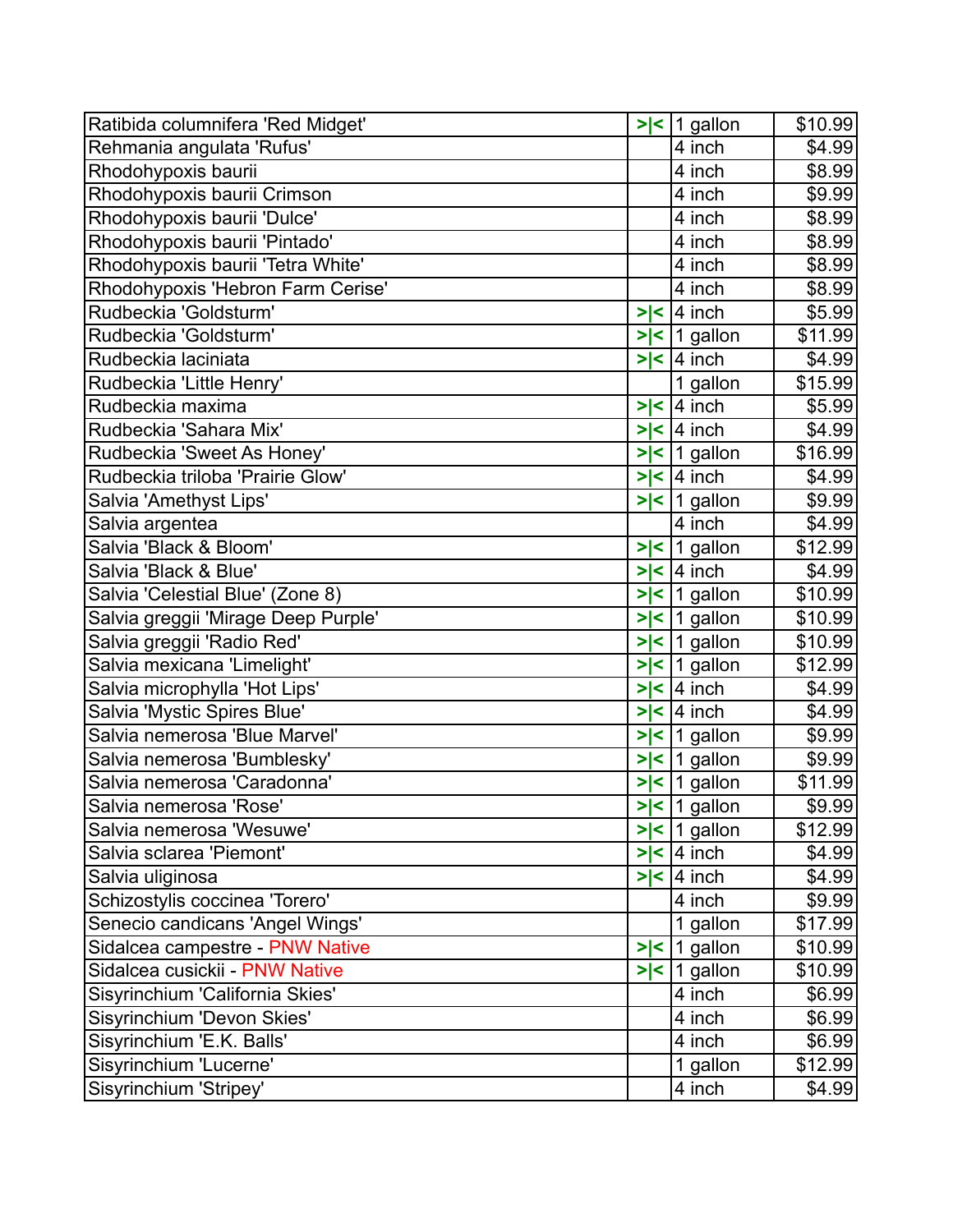| Solidago x luteus 'Lemore'                |        | $>$  <  1 gallon        | \$10.99 |
|-------------------------------------------|--------|-------------------------|---------|
| Solidago rugosa 'Fireworks'               |        | $>$  <   1 gallon       | \$11.99 |
| Teucrium fruticans                        | $>\lt$ | 4 inch                  | \$4.99  |
| Teucrium fruticans 'Azurea'               | $>\lt$ | 1 gallon                | \$9.99  |
| Teucrium majoricum                        | > <    | 4 inch                  | \$4.99  |
| Teucrium 'Summer Sunshine'                | > <    | $ 1$ gallon             | \$9.99  |
| Trachelium caeruleum                      | $>\lt$ | 4 inch                  | \$4.99  |
| Trachelium caeruleum 'Lake Michigan Blue' | > <    | $ 4$ inch               | \$4.99  |
| Tradescantia 'Zwanenburg Blue'            |        | $>$  <   1 gallon       | \$12.99 |
| Triteleia hyacinthina - PNW Native        | > <    | $ 4$ inch               | \$9.99  |
| Valerian 'Arterner Zuchtung'              |        | 4 inch                  | \$4.99  |
| Verbascum 'Southern Charm'                | > <    | $ 4$ inch               | \$4.99  |
| Verbena bonariensis                       |        | $>$  <  4 inch          | \$4.99  |
| Verbena bonariensis                       | > <    | $ 1$ gallon             | \$9.99  |
| Verbena bonariensis 'Lollipop'            |        | $>$  <  1 quart         | \$8.99  |
| Verbena bonariensis 'Lollipop'            |        | $>$  <  1 gallon        | \$9.99  |
| Verbena 'Homestead Purple'                |        | 1 gallon                | \$11.99 |
| Veronica 'Kiss the Sky'                   |        | 1 gallon                | \$12.99 |
| Veronica longifolia                       |        | 4 inch                  | \$4.99  |
| Veronica 'Snowmass'                       |        | 1 gallon                | \$10.99 |
| Veronica spicata 'Red Fox'                |        | 4 inch                  | \$5.99  |
| Veronica spicata 'Snow Candles'           |        | 1 gallon                | \$11.99 |
| Yucca rostrata 'Sapphire Skies'           |        | 1 gallon                | \$24.99 |
| Zantedeschia 'Odessa'                     |        | 1 gallon                | \$18.99 |
| Zantedeschia 'Red'                        |        | 1 gallon                | \$14.99 |
| Zantedeschia 'Sumatra'                    |        | 1 gallon                | \$18.99 |
|                                           |        |                         |         |
| <b>LAVENDER</b>                           |        |                         |         |
| canariensis (not hardy)                   |        | $>$  <  4 inch          | \$4.99  |
| x chaytoriae 'Gorgeous'                   |        | $\ge$   4 inch          | \$4.99  |
| Coconut Ice                               |        | $>$  <   1 gallon       | \$10.99 |
| dentata - French Lavender (Zone 8)        |        | $>$  <  4 inch          | \$3.99  |
| Dwarf White                               |        | $>$  <  4 inch          | \$4.99  |
| England                                   |        | $>$  <  4 inch          | \$4.99  |
| <b>Fred Boutin</b>                        |        | $>$  <  2 gallon        | \$24.99 |
| Goodwin Creek                             |        | $>$  <  4 inch          | \$4.99  |
| Goodwin Creek                             |        | $>$  <  1 quart         | \$8.99  |
| Goodwin Creek                             |        | $>$  <   1 gallon       | \$13.99 |
| Grosso                                    |        | $>$  <  4 inch          | \$3.99  |
| Grosso                                    |        | $>$  <  1 gallon        | \$9.99  |
| Hidcote                                   |        | $>$  < $\vert$ 2 gallon | \$29.99 |
| Phenomenal                                |        | $>$  < $\vert$ 5 inch   | \$8.99  |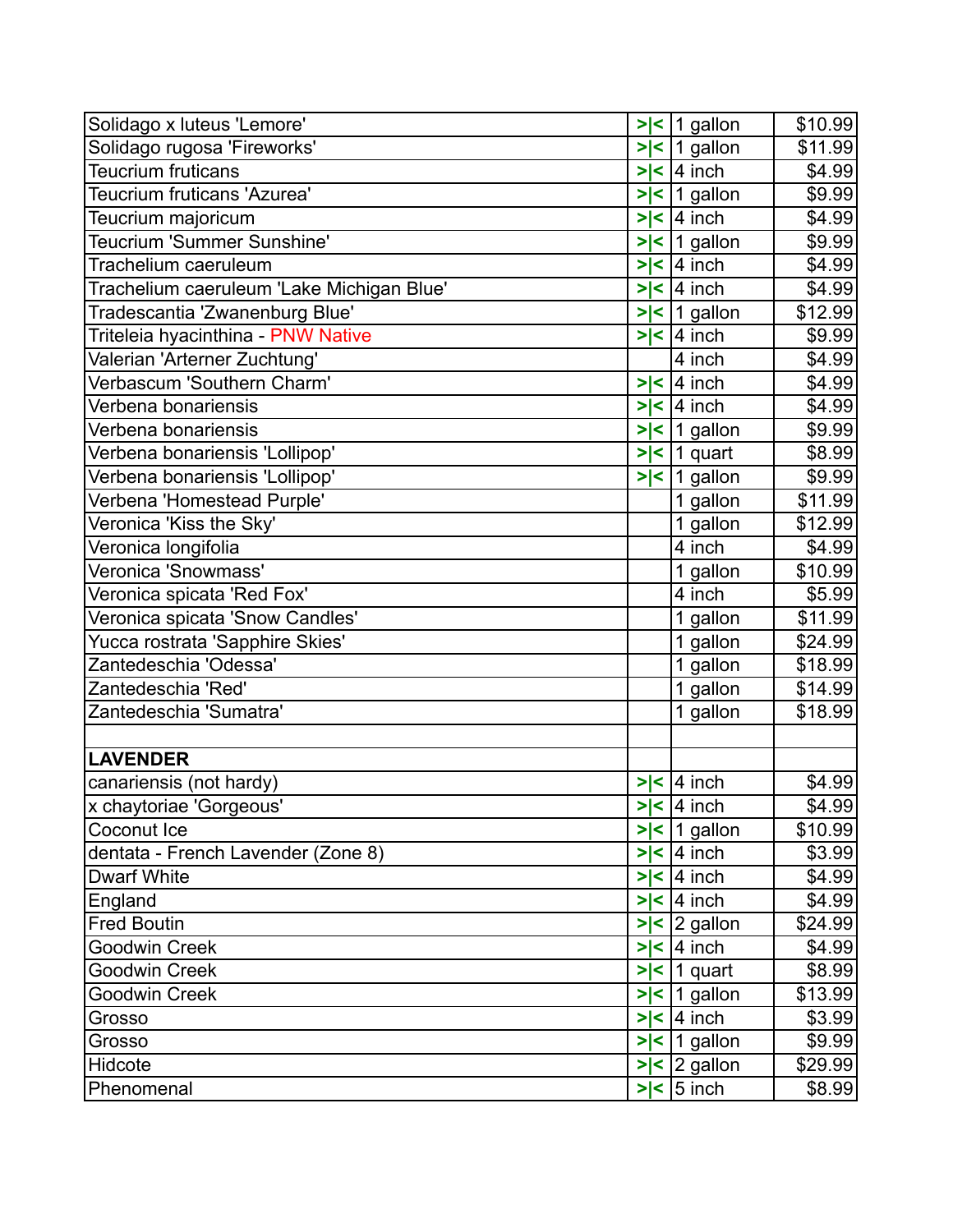| Provence                                                             | > <    | $ 4$ inch               | \$4.99             |
|----------------------------------------------------------------------|--------|-------------------------|--------------------|
| Provence                                                             | > <    | $5$ inch                | \$8.99             |
| Provence                                                             | $>\lt$ | 1 gallon                | \$10.99            |
| Provence White                                                       | > <    | $ 4$ inch               | \$3.99             |
| <b>Sharon Roberts</b>                                                |        | $>$  <  4 inch          | \$4.99             |
| Super                                                                |        | $>$  < $\vert$ 2 gallon | \$24.99            |
| <b>Tucker's Early Purple</b>                                         |        | $>$  < 4 inch           | \$4.99             |
| stoechas 'Anouk'                                                     |        | $>$  < $\vert$ 2 gallon | \$24.99            |
| stoechas 'Anouk Silver'                                              |        | $>$  < 4 inch           | \$4.99             |
| stoechas 'Anouk Silver'                                              |        | $>$  <  1 gallon        | \$9.99             |
| stoechas 'Bandera Mix'                                               |        | $>$  <  4 inch          | \$4.99             |
| stoechas 'James Compton'                                             |        | $>$  < $\vert$ 2 gallon | \$24.99            |
| stoechas 'Kew Red'                                                   |        | $>$  <  4 inch          | \$3.99             |
| stoechas 'Otto Quast'                                                |        | $>$  <  1 gallon        | \$13.99            |
| stoechas 'Otto Quast'                                                |        | $>$  < $ 2$ gallon      | \$24.99            |
| stoechas 'Purple Ribbons'                                            |        | $>$  <  2 gallon        | \$24.99            |
| stoechas 'White Flags'                                               |        | $>$  < $\vert$ 2 gallon | \$24.99            |
| stoechas 'Winter Bee'                                                |        | $>$  <   1 gallon       | \$13.99            |
| viridis                                                              |        | $>$  < $\vert$ 2 gallon | \$24.99            |
|                                                                      |        |                         |                    |
| <b>SHADE PERENNIALS</b>                                              |        | <b>POT SIZE</b>         | <b>Retail</b>      |
|                                                                      |        |                         |                    |
| Acanthus 'Whitewater'                                                |        | 1.5 gallon              | \$19.99            |
| Actaea 'Hillside Black Beauty'                                       |        | $>$  <  1 gallon        | \$18.99            |
| Anemonopsis macrophylla                                              |        | 4 inch                  | \$11.99            |
| Aquilegia viridiflora 'Chocolate Soldier'                            | > <    | $ 4$ inch               | \$4.99             |
| Aralia 'Sun King'                                                    |        | 1.5 gallon              | \$15.99            |
| Arisaema triphyllum                                                  |        | 4 inch                  | \$6.99             |
| Arisarum probiscideum                                                |        | 4 inch                  | \$8.99             |
| Astilbe 'Vision in White'                                            |        | 1 gallon                | \$11.99            |
| Astilbe 'Visions'                                                    |        | 1 gallon                | \$16.99]           |
| Begonia grandis 'Heron's Pirouette'                                  |        | 1 gallon                | \$16.99            |
| Bergenia 'Bressingham Salmon'                                        |        | 1 gallon                | \$11.99            |
| Bergenia 'Dragonfly Pink'                                            |        | 1 gallon                | \$11.99            |
| Bergenia 'Eroica'                                                    |        | 1 gallon                | \$11.99            |
| Brunnera macrophylla 'Jack Frost'                                    |        | 1 gallon                | \$17.99            |
| Corydalis flexuosa 'Porcelain Blue'                                  |        | 1 quart                 | \$12.99            |
| Dicentra scandens                                                    |        | 4 inch                  | \$4.99             |
| Dicentra spectabilis                                                 |        | 1 gallon                | \$16.99            |
| Dicentra spectabilis 'Valentine'                                     |        | 1 gallon                | \$18.99            |
| Disporopsis arisanensis                                              |        | 4 inch                  | \$5.99             |
| Disporum cantoniense 'Moonlight'<br>Disporum cantoniense 'Moonlight' |        | 1 gallon<br>2 gallon    | \$17.99<br>\$25.99 |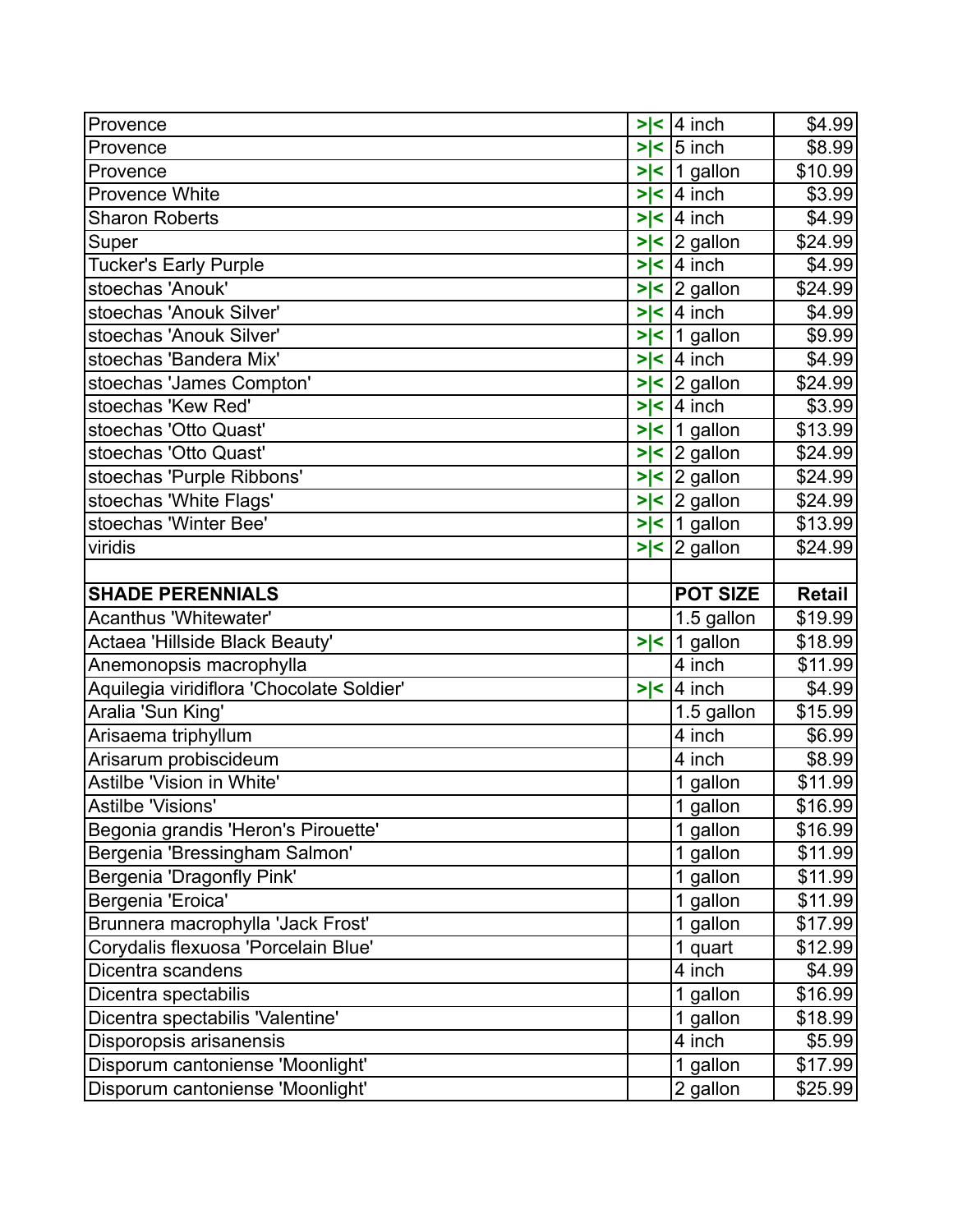| Epimedium 'Golden Treasure'           |        | 1 gallon         | \$29.99 |
|---------------------------------------|--------|------------------|---------|
| Epimedium x versicolor 'Sulphureum'   |        | 1 gallon         | \$13.99 |
| Epipactis gigantea 'Serpentine Night' |        | 4 inch           | \$18.99 |
| Erythronium 'Pagoda'                  |        | $>$  <  1 gallon | \$10.99 |
| Fuchsia 'David'                       |        | $>$  <  1 gallon | \$12.99 |
| Fuchsia 'Debrons Black Cherry'        | > <    | 1 gallon         | \$12.99 |
| Fuchsia 'Delta's Sarah'               | > <    | 1 gallon         | \$10.99 |
| Fuchsia 'Hawkshead'                   | > <    | $ 1$ gallon      | \$12.99 |
| Fuchsia 'Isis'                        |        | $>$  <  1 gallon | \$12.99 |
| Fuchsia 'Kat Jan'                     |        | $>$  <  1 gallon | \$12.99 |
| <b>Fuchsia 'Little Giant'</b>         | > <    | 1 gallon         | \$10.99 |
| Fuchsia magellanica 'Aurea'           | > <    | 4 inch           | \$4.99  |
| Fuchsia magellanica 'Aurea'           |        | $>$  <  1 gallon | \$9.99  |
| Fuchsia speciosa                      | > <    | 1 gallon         | \$12.99 |
| Fuchsia 'Sunshine'                    | > <    | 1 gallon         | \$12.99 |
| Fuchsia 'Voltaire'                    |        | $>$  <  1 gallon | \$10.99 |
| Fuchsia 'White Knights Pearl'         |        | $>$  <  1 gallon | \$12.99 |
| Helleborus 'Anna's Red'               |        | 1 gallon         | \$20.99 |
| Helleborus 'Ice N' Roses Rosado'      |        | 1 gallon         | \$18.99 |
| Helleborus 'Ice N' Roses White'       |        | 1 gallon         | \$18.99 |
| Helleborus 'Penny's Pink'             |        | 1 gallon         | \$18.99 |
| Helleborus 'Pippa's Purple'           |        | 1 gallon         | \$18.99 |
| Heuchera 'Coral Forest'               | > <    | $ 4$ inch        | \$4.99  |
| Heuchera 'Crisp Apple'                | > <    | 1 quart          | \$15.99 |
| Heuchera 'Crisp Peach'                | > <    | 1 quart          | \$15.99 |
| Heuchera 'Firefly'                    | $>\lt$ | $ 4$ inch        | \$4.99  |
| Heuchera 'Grande Amethyst'            | > <    | 2 gallon         | \$21.99 |
| Hosta 'Appletini'                     |        | 4 inch           | \$11.99 |
| Hosta 'Curly Fries'                   |        | quart            | \$12.99 |
| Hosta 'Dragon Tails'                  |        | 4 inch           | \$10.99 |
| Hosta 'Enchiladas'                    |        | 1 gallon         | \$17.99 |
| Hosta 'First Frost'                   |        | 1 gallon         | \$17.99 |
| Hosta 'Fire Island'                   |        | 4 inch           | \$6.99  |
| Hosta 'Green Thumb'                   |        | 4 inch           | \$11.99 |
| Hosta 'Hideout'                       |        | 4 inch           | \$6.99  |
| Hosta 'June'                          |        | 1 gallon         | \$13.99 |
| Hosta 'Limey Lisa'                    |        | 4 inch           | \$6.99  |
| Hosta 'Little Devil'                  |        | 4 inch           | \$7.99  |
| Hosta 'Maui Buttercups'               |        | 1 quart          | \$12.99 |
| Hosta mukayama 'Purple Flamingo'      |        | 4 inch           | \$15.99 |
| Hosta 'Rex'                           |        | 1/2 gallon       | \$10.99 |
| Hosta 'Stiletto'                      |        | 4 inch           | \$6.99  |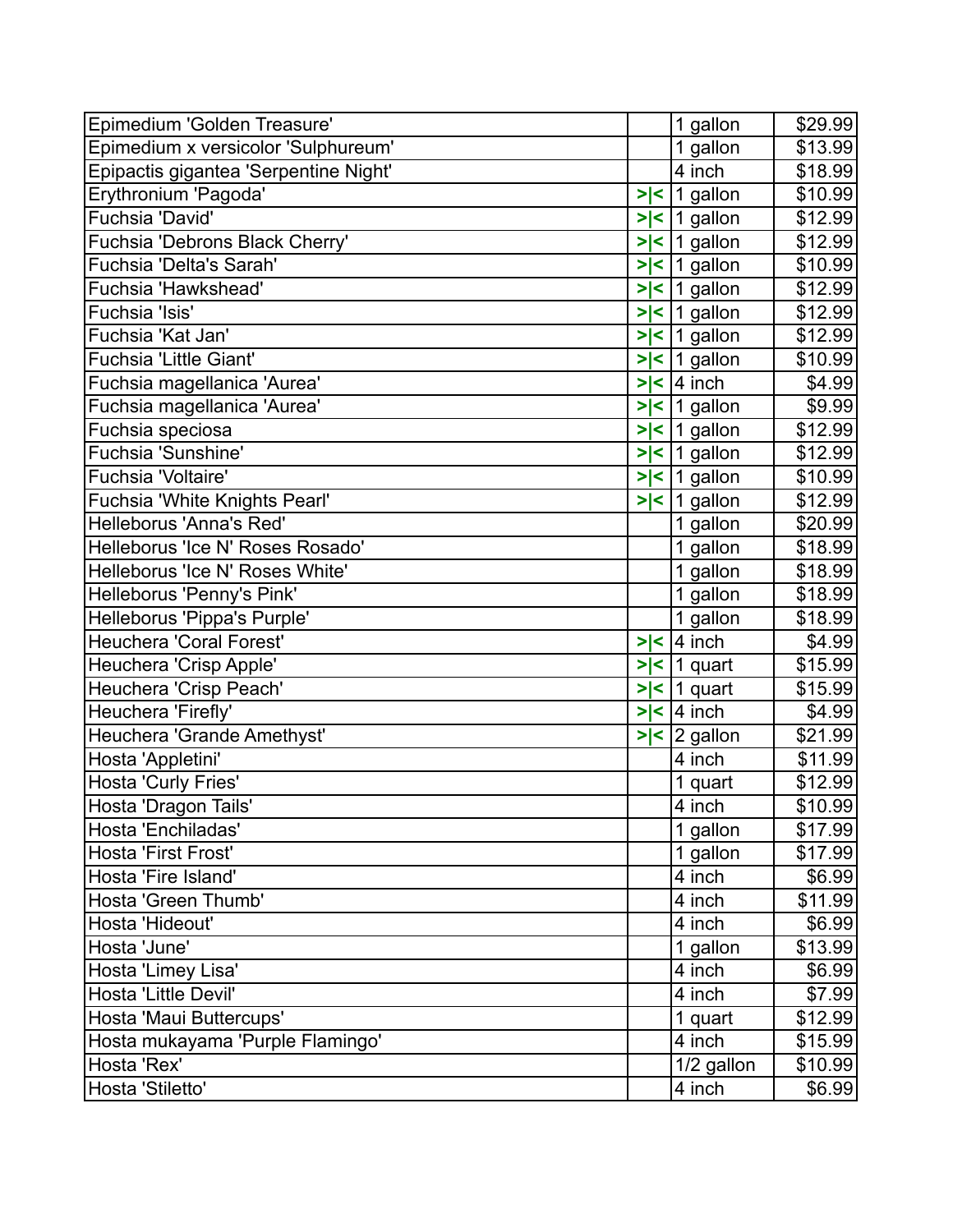| Hosta 'Sunlight Child'                       |     | 4 inch          | \$7.99        |
|----------------------------------------------|-----|-----------------|---------------|
| Hosta 'Tropical Dancer'                      |     | 1 gallon        | \$17.99       |
| Jeffersonia dubia                            |     | 4 inch          | \$14.99       |
| Ligularia 'Desdemona'                        |     | 1 gallon        | \$16.99       |
| Ligularia 'Osiris Café Noir'                 |     | 1 gallon        | \$16.99       |
| Lilium pardalinum subsp. Wigginsii           |     | 4 inch          | \$6.99        |
| Oenanthe javanica 'Flamingo'                 | > < | 4 inch          | \$4.99        |
| Oxalis regnellii                             |     | 4 inch          | \$5.99        |
| Podophyllum peltatum                         |     | 4 inch          | \$6.99        |
| Polemonium 'Brise d'Anjou'                   |     | 1 gallon        | \$16.99       |
| Polygonatum kingianum                        |     | 4 inch          | \$14.99       |
| Polygonatum kingianum                        |     | 1 gallon        | \$24.99       |
| Polygonatum odoratum 'Byakko'                |     | 1 gallon        | \$29.99       |
| Polygonatum odoratum 'Doublewide'            |     | 1 gallon        | \$24.99       |
| Pulmonaria 'Blue Bun'                        | > < | 4 inch          | \$9.99        |
| Pulmonaria 'Moonshine'                       | > < | $ 1$ gallon     | \$15.99       |
| Rodgersia pinnata 'Chocolate Wings'          |     | 1 gallon        | \$12.99       |
| Speiranthe convallaroides                    |     | 1 quart         | \$9.99        |
| Thalictrum 'Black Stockings'                 | > < | 1 gallon        | \$15.99       |
| Thalictrum kiusianum                         |     | 4 inch          | \$10.99       |
| Uvularia grandiflora                         |     | 1 gallon        | \$18.99       |
|                                              |     |                 |               |
| Uvularia sessilifolia 'Cobblewood Gold'      |     | 4 inch          | \$10.99       |
|                                              |     |                 |               |
| <b>FERNS</b>                                 |     | <b>POT SIZE</b> | <b>Retail</b> |
| Adiantum pedatum, Maidenhair Fern            |     | 1 gallon        | \$11.99       |
| Adiantum venustum, Himalayan Maidenhair Fern |     | 4 inch          | \$8.99        |
| Adiantum venustum, Himalayan Maidenhair Fern |     | 4.5 inch        | \$10.99       |
| Adiantum venustum, Himalayan Maidenhair Fern |     | 1 gallon        | \$11.99       |
| Asplenium ebenoides, Dragontail Fern         |     | 4.5 inch        | \$10.99       |
| Asplenium ebenoides, Dragontail Fern         |     | 1 gallon        | \$12.99       |
| Asplenium scolopendrium, Hearts Tongue Fern  |     | 4 inch          | \$8.99        |
| Asplenium trichomanes, Maidenhair Spleenwort |     | 4.5 inch        | \$9.99        |
| Asplenium trichomanes, Maidenhair Spleenwort |     | 1/2 gallon      | \$13.99       |
| Athyrium filix-femina - PNW Native           |     | 1 gallon        | \$15.99       |
| Athyrium filix-femina 'Lady in Red'          |     | 1 gallon        | \$15.99       |
| Athyrium filix-femina 'Victoriae'            |     | 3 gallon        | \$45.99       |
| Athyrium niponicum 'Pictum'                  |     | 1 gallon        | \$15.99       |
| Athyrium niponicum 'Regal Red'               |     | 1 quart         | \$14.99       |
| Athyrium niponicum 'Regal Red'               |     | 1 gallon        | \$15.99       |
| Athyrium niponicum 'Regal Red'               |     | 3 gallon        | \$39.99       |
| Athyrium otophorum, Eared Lady Fern          |     | 1 quart         | \$14.99       |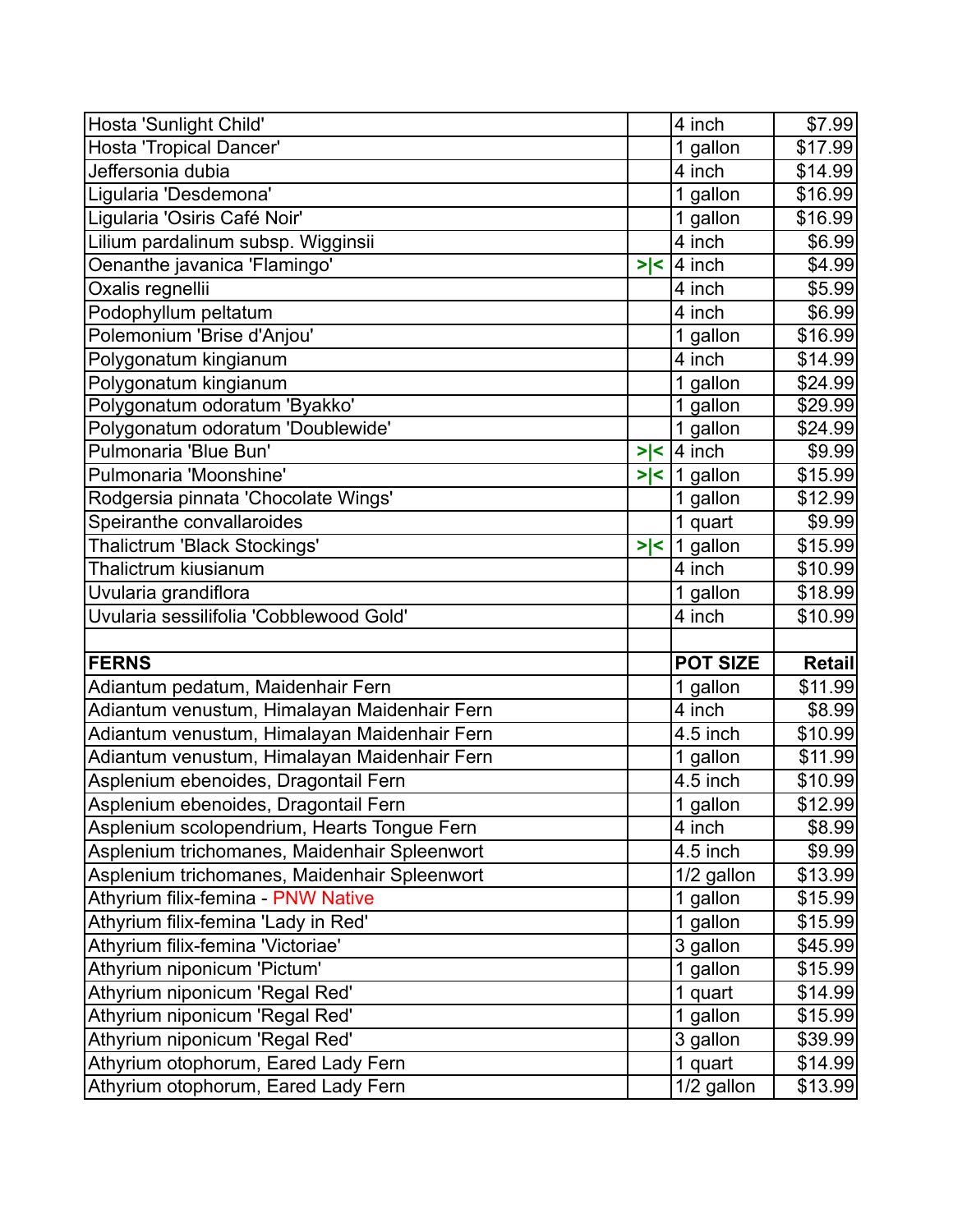| Athyrium otophorum, Eared Lady Fern                    | 1 gallon        | \$15.99       |
|--------------------------------------------------------|-----------------|---------------|
| Athyrium otophorum, Eared Lady Fern                    | 3 gallon        | \$39.99       |
| Blechnum spicant, Deer Fern - PNW Native               | 4.5 inch        | \$10.99       |
| Blechnum spicant, Deer Fern - PNW Native               | 1 quart         | \$14.99       |
| Blechnum spicant, Deer Fern - PNW Native               | 1 gallon        | \$15.99       |
| Blechnum spicant, Deer Fern - PNW Native               | 3 gallon        | \$45.99       |
| Cyrtomium falcatum 'Rochfordianum'                     | 1/2 gallon      | \$13.99       |
| Cyrtomium fortunei, Holly Fern                         | 1 gallon        | \$12.99       |
| Cyrtomium fortunei var. clivicola, Japanese Holly Fern | 4 inch          | \$6.99        |
| Dryopteris x complexa 'Robust'                         | 1 quart         | \$14.99       |
| Dryopteris cycadina, Shaggy Shield Fern                | 1 quart         | \$14.99       |
| Dryopteris cycadina, Shaggy Shield Fern                | 3 gallon        | \$36.99       |
| Dryopteris erythrosora, Autumn Fern                    | 4 inch          | \$5.99        |
| Dryopteris erythrosora 'Brilliance', Autumn Fern       | 1 quart         | \$14.99       |
| Dryopteris erythrosora 'Brilliance', Autumn Fern       | 1 gallon        | \$15.99       |
| Dryopteris erythrosora 'Brilliance', Autumn Fern       | 3 gallon        | \$45.99       |
| Dryopteris filix-mas, Male Fern                        | 1 gallon        | \$15.99       |
| Dryopteris filix-mas 'Parsley', Male Fern              | 3 gallon        | \$39.99       |
| Dryopteris lepidopoda, Sunset Fern                     | 1 quart         | \$14.99       |
| Dryopteris wallichiana                                 | 1 quart         | \$14.99       |
| Dryopteris wallichiana 'Jurassic Gold'                 | 4.5 inch        | \$10.99       |
| Dryopteris wallichiana 'Jurassic Gold'                 | 1/2 gallon      | \$13.99       |
| Dryopteris wallichiana 'Jurassic Gold'                 | $2$ gallon      | \$39.99       |
| Dryopteris wallichiana 'Jurassic Gold'                 | 3 gallon        | \$45.99       |
| Matteuccia struthiopteris, Ostrich Fern                | 1 gallon        | \$13.99       |
| Matteuccia struthiopteris 'The King', Ostrich Fern     | 1 gallon        | \$14.99       |
| Onoclea sensibilis, Sensitive Fern                     | 1 gallon        | \$14.99       |
| Polystichum munitum, Western Sword Fern - PNW Native   | 1 quart         | \$14.99       |
| Polystichum munitum, Western Sword Fern - PNW Native   | 1/2 gallon      | \$13.99       |
| Polystichum munitum, Western Sword Fern - PNW Native   | 3 gallon        | \$45.99       |
| Polystichum polyblepharum, Japanese Tassel Fern        | 4 inch          | \$5.99        |
| Polystichum polyblepharum, Japanese Tassel Fern        | 1 quart         | \$14.99       |
| Polystichum polyblepharum, Japanese Tassel Fern        | 1/2 gallon      | \$13.99       |
| Polystichum setiferum 'Congestum', Alaska Fern         | 4" deep         | \$9.99        |
| Polystichum setiferum 'Herrenhausen'                   | 4.5 inch        | \$9.99        |
| Polystichum setiferum 'Herrenhausen'                   | 1 quart         | \$14.99       |
| Polystichum setiferum 'Plumoso Densum'                 | 4.5 inch        | \$9.99        |
| Polystichum tsus-simense, Korean Rock Fern             | 1 quart         | \$14.99       |
| Pyrrosia lingua 'Variegata', Variegated Tongue Fern    | 4 inch          | \$12.99       |
|                                                        |                 |               |
| <b>SUN GROUNDCOVERS</b>                                | <b>POT SIZE</b> | <b>Retail</b> |
| Acaena 'Blue Haze'                                     | 4 inch          | \$4.99        |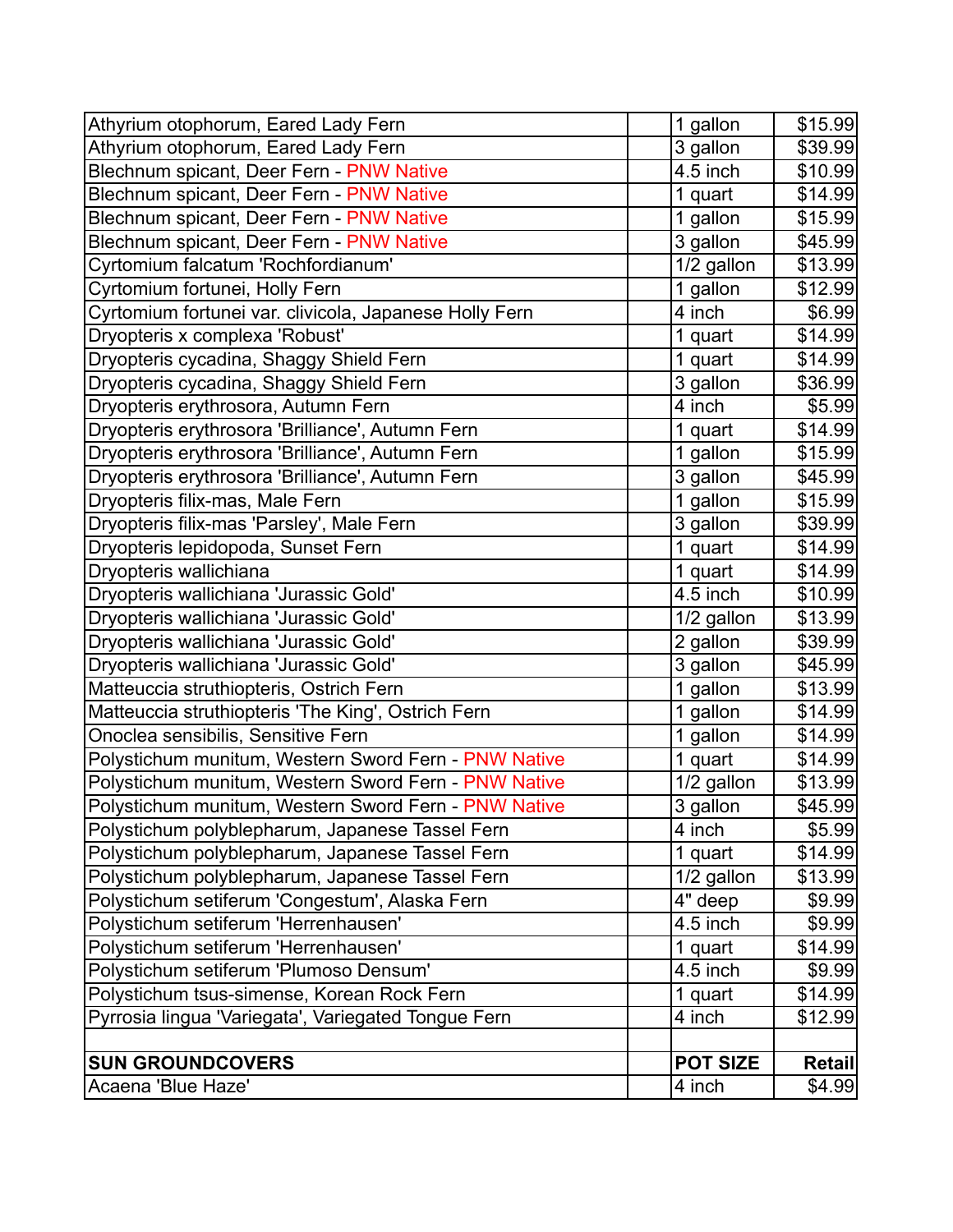| Acaena inermis 'Purpurea'                            |     | 4 inch           | \$5.99         |
|------------------------------------------------------|-----|------------------|----------------|
| Alyssum 'Mountain Gold'                              |     | 4 inch           | \$5.99         |
| Antennaria dioica 'Rubra'                            |     | 4 inch           | \$4.99         |
| Arctostaphylos uva-ursi - PNW Native                 |     | $>$  <  1 gallon | \$11.99        |
| Arctostaphylos uva-ursi 'Massachusetts' - PNW Native |     | $>$  <  1 gallon | \$13.99        |
| Armeria maritima - PNW Native                        |     | 4 inch           | \$4.99         |
| Armeria maritima 'Morning Star White' - PNW Native   |     | 4 inch           | \$4.99         |
| Armeria maritima 'Vicor Reiter'                      |     | 4 inch           | \$4.99         |
| Azorella trifurcata 'Nana'                           |     | 4 inch           | \$4.99         |
| Campanula carpatica 'White Clips'                    |     | 4 inch           | $\sqrt{$4.99}$ |
| Campanula cochleariifolia 'Bavarian Blue'            |     | 4 inch           | \$4.99         |
| Chaenorrhinum origanifolium                          |     | 4 inch           | \$4.99         |
| Chamomile 'Treneague'                                |     | $>$  <  4 inch   | \$4.99         |
| Cotula 'Tiffendell Gold'                             | > < | $ 4$ inch        | \$4.99         |
| Dymondia margaretae                                  |     | 4 inch           | \$5.99         |
| Erigeron karvinskianus 'Profusion'                   | > < | 4 inch           | \$4.99         |
| Erodium chrysanthum                                  |     | 1 quart          | \$9.99         |
| Erodium reichardii 'Alba'                            |     | 4 inch           | \$5.99         |
| Erodium reichardii 'Bishop's Form'                   |     | 4 inch           | \$5.99         |
| Erodium reichardii 'Charm'                           |     | 4 inch           | \$5.99         |
| Erodium reichardii 'Flore Pleno'                     |     | 4 inch           | \$5.99         |
| Euonymus fortunei 'Wolong Ghost'                     |     | 4 inch           | \$4.99         |
| Gypsophila repens 'Rose'                             |     | 4 inch           | \$4.99         |
| Gypsophila repens 'White'                            |     | 4 inch           | \$4.99         |
| Helianthemum 'Ben Ledi'                              |     | 1 gallon         | \$13.99        |
| Helianthemum 'Ben Nevis'                             |     | 1 gallon         | \$13.99        |
| Helianthemum 'Dazzler'                               |     | 4 inch           | \$4.99         |
| Helianthemum 'Dazzler'                               |     | 1 gallon         | \$13.99        |
| Helianthemum 'Wisley Primrose'                       |     | 4 inch           | \$4.99         |
| Helianthemum 'Wisley Primrose'                       |     | 1 gallon         | \$13.99        |
| Herniaria glabra                                     |     | 4 inch           | \$4.99         |
| Isotoma fluviatilis, Blue Star Creeper               |     | 4 inch           | \$4.99         |
| Laurentia fluviatilis, Blue Star Creeper             |     | 4 inch           | \$4.99         |
| Phlox subulata 'McDaniels Cushion'                   |     | 1 gallon         | \$10.99        |
| Phlox subulata 'Purple Beauty'                       |     | 1 gallon         | \$10.99        |
| Pratia angulata var. alba - White Star Creeper       |     | 4 inch           | \$4.99         |
| Pratia angulata - Little White Star Creeper          |     | 4 inch           | \$4.99         |
| Pratia pedunculata - Little White Star Creeper       |     | 4 inch           | \$4.99         |
| Pratia pedunculata 'County Park'                     |     | 4 inch           | \$4.99         |
| Raoulia australis                                    |     | 1 quart          | \$8.99         |
| Rubus 'Formosan Carpet'                              | > < | 4 inch           | \$4.99         |
| Scleranthus uniflorus                                |     | 4 inch           | \$4.99         |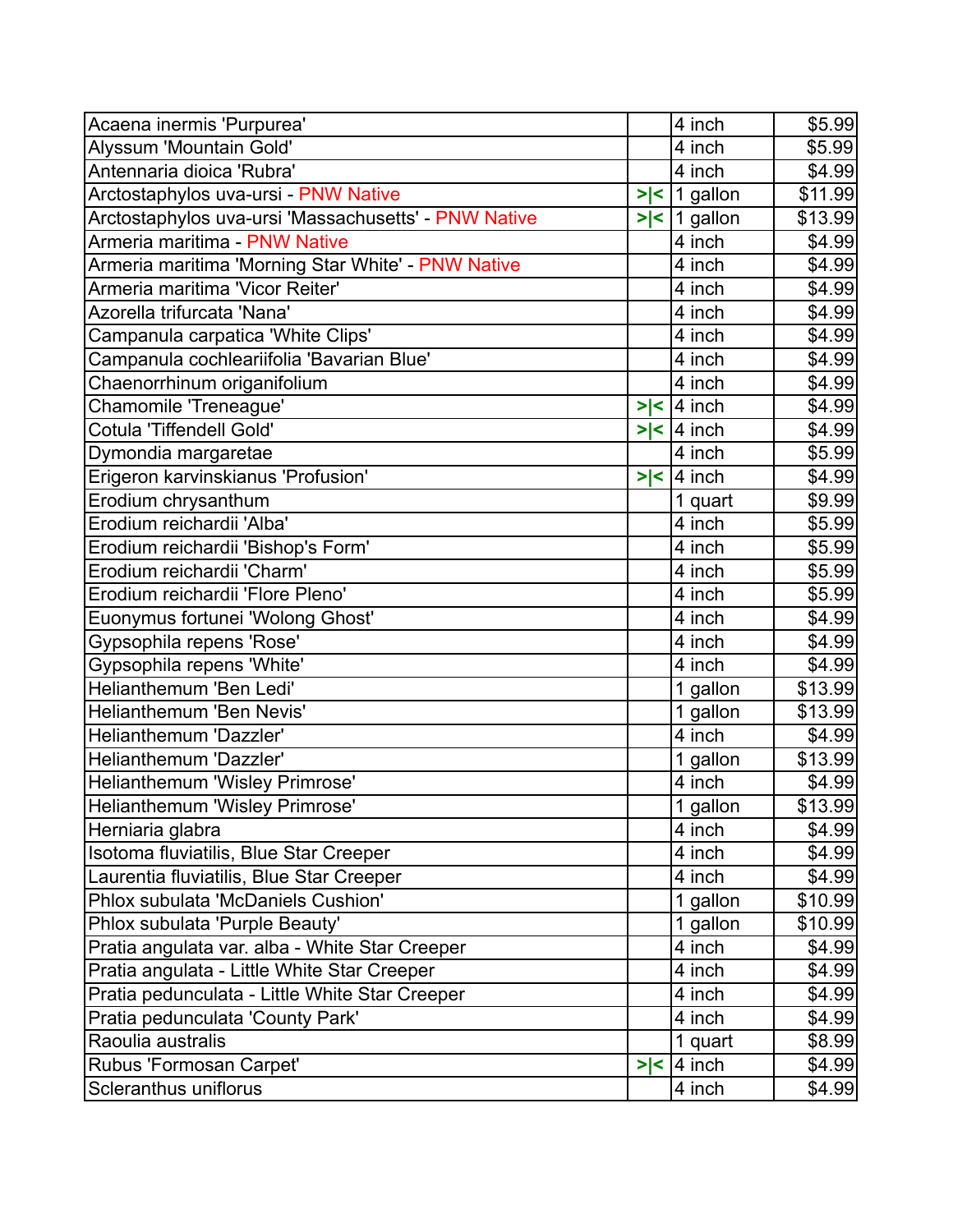| Silene uniflora                                             |     | 4 inch           | \$4.99                     |
|-------------------------------------------------------------|-----|------------------|----------------------------|
| Silene uniflora 'Druett's Variegated'                       |     | 4 inch           | \$4.99                     |
| Silene uniflora 'Ice Cups'                                  |     | 4 inch           | \$4.99                     |
| Stachys lanata 'Silver Carpet'                              | > < | 1 quart          | \$8.99                     |
| Thymus 'Doone Valley'                                       | > < | 4 inch           | \$4.99                     |
| Thymus 'Foxley'                                             | > < | 4 inch           | \$4.99                     |
| Thymus 'Lemon Frost'                                        | > < | $ 4$ inch        | \$4.99                     |
| Thymus 'Lemon Variegated'                                   | > < | $ 4$ inch        | \$4.99                     |
| Thymus - Lime Thyme                                         |     | $>$  <  4 inch   | \$4.99                     |
| Thymus 'Pink Ripple'                                        | > < | 4 inch           | \$4.99                     |
| Thymus praecox 'Bressingham'                                |     | $>$  <  4 inch   | \$4.99                     |
| Thymus praecox 'Coccineus'                                  |     | $>$  <  4 inch   | \$4.99                     |
| Thymus praecox 'Minus'                                      |     | 4 inch           | \$4.99                     |
| Thymus praecox 'Pink Chintz'                                | > < | 4 inch           | \$4.99                     |
| Thymus praecox 'Ruby Glow'                                  |     | $>$  <  4 inch   | \$4.99                     |
| Thymus pseudolanuginosus - Woolly Thyme                     | > < | 4 inch           | \$5.99                     |
| Thymus serpyllum 'Elfin'                                    |     | 4 inch           | \$4.99                     |
| Thymus - Silver Thyme                                       |     | $>$  <  4 inch   | \$4.99                     |
| Veronica peduncularis 'Georgia Blue'                        |     | 4 inch           | \$4.99                     |
| Veronica peduncularis 'Georgia Blue'                        |     | 1 gallon         | \$9.99                     |
| Veronica prostrata 'Aztec Gold'                             |     | 1 quart          | \$9.99                     |
|                                                             |     |                  |                            |
|                                                             |     |                  |                            |
| <b>SHADE GROUNDCOVERS</b>                                   |     | <b>POT SIZE</b>  | <b>Retail</b>              |
| Ajuga 'Black Scallop'                                       | > < | 4 inch           | \$4.99                     |
| Ajuga 'Chocolate Chip'                                      | > < | 4 inch           | \$4.99                     |
| Ajuga 'Golden Glow'                                         | > < | 4 inch           | \$4.99                     |
| Ajuga 'Metallica Crispa'                                    | > < | 4 inch           | \$4.99                     |
| Convallaria majalis                                         |     | 4 inch           | \$8.99                     |
| Convallaria majalis 'Rosea'                                 |     | 4 inch           | \$8.99                     |
| Galium odoratum                                             |     | 4 inch           | \$4.99                     |
| Lamiastrum galeobdolon 'Herman's Pride'                     |     | 4 inch           |                            |
| Lamium maculatum 'Aureum'                                   |     | 4 inch           | \$4.99<br>\$4.99           |
| Lamium maculatum 'Chequers'                                 |     | 4 inch           | \$4.99                     |
| Lamium maculatum 'Pink Pewter'                              |     | 4 inch           | \$4.99                     |
| Leptinella gruveri                                          |     | 4 inch           | \$4.99                     |
| Leptinella 'Platts Black'                                   |     | 4 inch           | \$4.99                     |
| Leptinella potentillina                                     |     | 4 inch           | \$4.99                     |
| Leptinella squalida                                         |     | 4 inch           |                            |
| Lysimachia nummularia 'Aurea'                               |     | 4 inch           | \$4.99<br>\$4.99           |
| Lysimachia nummularia 'Aurea'                               |     | 1 quart          |                            |
| Mentha requienii - Corsican Mint<br>Muehlenbeckia axillaris |     | 4 inch<br>4 inch | \$6.99<br>\$4.99<br>\$4.99 |